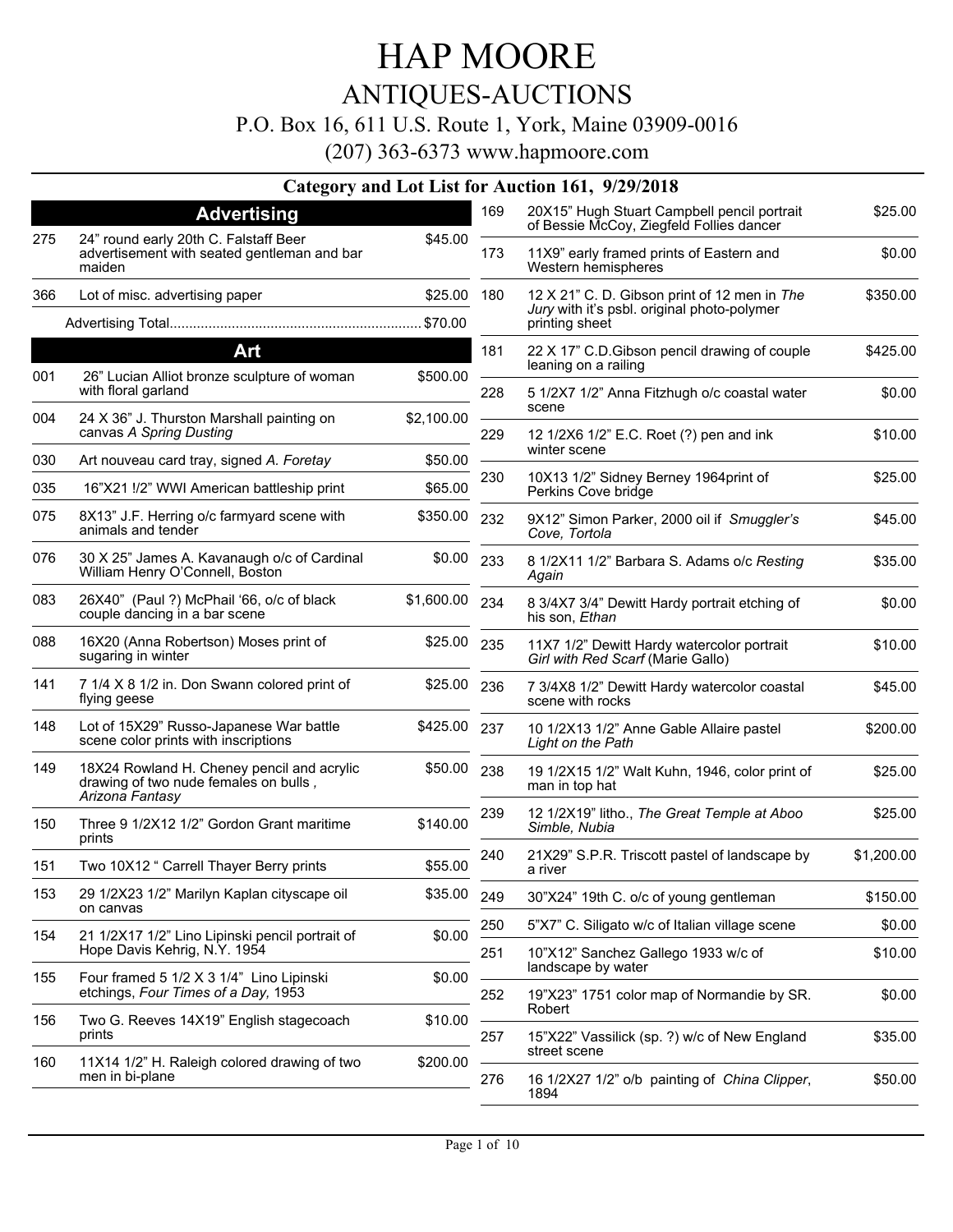### ANTIQUES-AUCTIONS

### P.O. Box 16, 611 U.S. Route 1, York, Maine 03909-0016

(207) 363-6373 www.hapmoore.com

|     |                                                                                                                  |              |            | Category and Lot List for Auction 161, 9/29/2018                                       |                     |
|-----|------------------------------------------------------------------------------------------------------------------|--------------|------------|----------------------------------------------------------------------------------------|---------------------|
| 322 | 20 1/2 X 20" signed AI Capp print depicting<br>Mammy Yocum                                                       | \$200.00 413 |            | 26 X 48" Acrylic, oil, pastel and ink abstract<br>on wood, entitled Dooryard           | \$0.00              |
| 342 | 11X15" J.A. Frank w/c of N.E. beach scene                                                                        | \$105.00 421 |            | 23X35" C. Ogilvy o/c of The Barque Mary<br>Mark. 1868                                  | \$700.00            |
| 343 | 8 1/2X10 1/2" J.A. Frank w/c c. 1940<br>cityscape (NY?)                                                          | \$25.00      |            |                                                                                        |                     |
| 344 | 9 1/2X 13" J.A. Frank w/c coastal scene with<br>summer homes                                                     | \$25.00      |            | <b>Asian</b>                                                                           |                     |
| 345 | 9 1/2 X 13" J. A. Frank w/c of fishing village                                                                   | \$25.00      | 307        | Ten 19th-20th C. carved Asian figural objects                                          | \$200.00            |
| 346 | 9 1/2 X 13" J. A. Frank w/c of riverside loading<br>dock with crane, 1940                                        | \$200.00     | 383<br>384 | Lot of Asian enameled and cinnabar boxes<br>Soapstone foo dog bookends and misc. Asian | \$25.00<br>\$325.00 |
| 360 | 24X32" Elizabeth Curtis (NY, 1873-1946) o/c<br>Old House, York, Maine, painted on visit to<br>consignor's family | \$1,000.00   |            | items                                                                                  |                     |
|     |                                                                                                                  |              |            | <b>Autographs</b>                                                                      |                     |
| 388 | Pair of 35 X 26" 19th C. still life oil paintings<br>on canvas                                                   | \$200.00     | 163        | 9X5 1/2" Theodore Roosevelt signed<br>photograph                                       | \$675.00            |
| 390 | 38 X 28" 19th C. still life o/b with urn center                                                                  | \$100.00     | 164        | 7 3/4X6" inscribed and signed photograph of                                            | \$200.00            |
| 395 | 38 X 29 1/2" 19th C. oil portrait on canvas of<br>woman in fancy dress                                           | \$25.00      | 165        | John J. Pershing<br>5 1/4X3 3/4" inscribed and signed                                  | \$425.00            |
| 399 | 19 X 16" oval o/c of smiling young Victorian<br>lady                                                             | \$75.00      |            | photograph of Grover Cleveland                                                         |                     |
| 401 | 24 X 17" Hiroko Lee woodcut entitled<br>Homeward                                                                 | \$0.00       |            | <b>Books</b>                                                                           |                     |
| 402 | 19 1/2 X 27" Edward Hopper color print of<br>open doorway to sea                                                 | \$0.00       | 027        | Book, A Child's Journey with Dickens, signed<br>by K. B. Wiggin                        | \$20.00             |
| 403 | 17 1/2 X 23 1/2" T. H. Schintz o/c Longview,<br>Alberta                                                          | \$0.00       | 097        | Book: The Marriage Hater Match'd, 1692,<br>Tho. D'Urfey                                | \$165.00            |
| 404 | 21 X 29" George Shedd watercolor of young<br>boy seated at a store entrance                                      | \$275.00     | 098        | Book: Welcome Home, A Dinner to Theodore<br>Roosevelt, June 22,1910                    | \$575.00            |
| 405 | 26 X 22" ink and watercolor on silk by Li Ti,<br>Children Playing In An Autumn Garden                            | \$0.00       | 099        | Mixed book lot of various titles on early<br>religion                                  | \$85.00             |
| 406 | 17 X 20" Theophil Groell oil portrait on<br>canvas, Victoria, 1978                                               | \$125.00     | 100        | Books: Alice in Wonderland and Through the<br>Looking Glass, both in early leather     | \$55.00             |
| 407 | 30 X 38" M. Zigmond still life o/c of lilies                                                                     | \$1,000.00   | 101        | Eight books: various titles by Hendrik Van<br>Loon, some with colored drawings         | \$0.00              |
| 408 | 23 X 17" 1928 black and white print of male<br>nude, indistinctly signed                                         | \$300.00     | 102        | Lot of 19th and 20th C. leather bound novels<br>in French                              | \$25.00             |
| 409 | 29 1/2 X 22 1/2" Marc Chagall color print, Le<br>Martyr                                                          | \$1,900.00   | 103        | Six volume set, Diary of Samuel Pepys                                                  | \$0.00              |
| 410 | 19 X 14" Marc Chagall untitled black and                                                                         | \$100.00     | 104        | Mixed lot of mostly 19th C. books of poetry                                            | \$55.00             |
|     | white print of male and female figures                                                                           |              | 105        | Four vol. leather set, Our Old Actors, 1878, by<br>H. B. Baker                         | \$10.00             |
| 411 | 8 1/2 X 9 Baskin signed print of standing owl                                                                    | \$50.00      | 106        | Six vol. leather set, Chaucer's Poetical                                               | \$30.00             |
| 412 | 29 1/2 X 21 1/2" Charles Hudson watercolor<br>of birch trees                                                     | \$250.00     |            | Works, London, 1891                                                                    |                     |
|     |                                                                                                                  |              |            |                                                                                        |                     |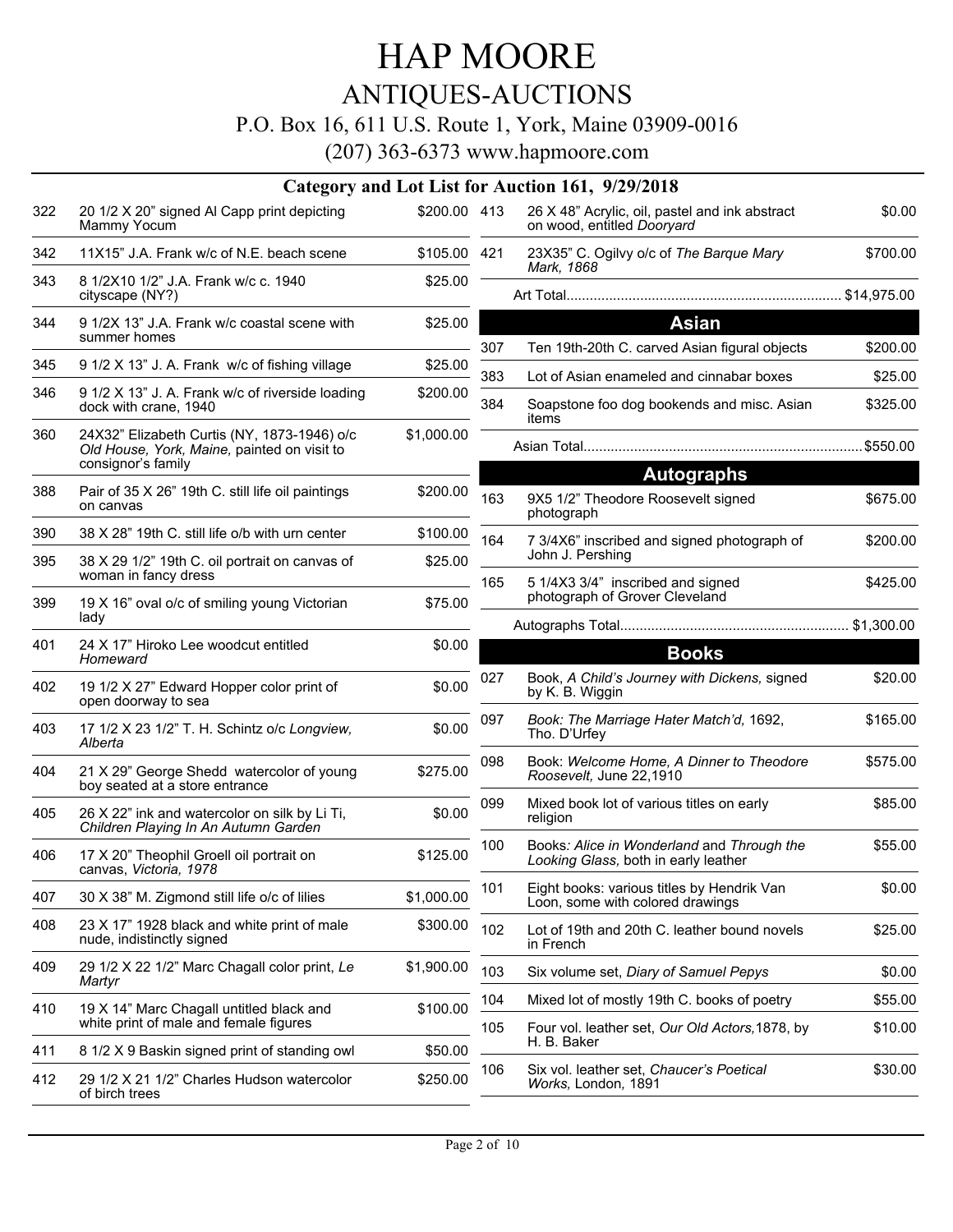## ANTIQUES-AUCTIONS

### P.O. Box 16, 611 U.S. Route 1, York, Maine 03909-0016

|     | <b>Category and Lot List for</b>                                                                                         |          |
|-----|--------------------------------------------------------------------------------------------------------------------------|----------|
| 107 | Two decorative leather book sets in French<br>on history and theater                                                     | \$10.00  |
| 108 | Three decorative leather bound sets of<br>French literature                                                              | \$25.00  |
| 109 | Two vol. and three vol. leather sets on English<br>history                                                               | \$0.00   |
| 110 | Large lot of misc. mostly 19th C. books                                                                                  | \$45.00  |
| 111 | Eight Richard Harding Davis books on<br>war-related themes                                                               | \$145.00 |
| 112 | Misc. lot of 24 books by Richard Harding<br>Davis                                                                        | \$0.00   |
| 146 | Two vols. of John Leech Pictures of Life<br>Character, 1865                                                              | \$10.00  |
| 147 | 19th C. Japanese story book of fold-out genre<br>woodblock scenes                                                        | \$325.00 |
| 171 | 1905 P.F. Collier and Son book: The<br>Russo-Japanese War                                                                | \$10.00  |
| 223 | Assortment of vintage books on Portsmouth.<br>N.H.                                                                       | \$25.00  |
| 224 | Assortment of vintage books on York, Me.                                                                                 | \$10.00  |
| 287 | 12X10" Gabriel Sons Linenette book: Night<br><b>Before Christmas</b>                                                     | \$10.00  |
| 306 | Lot of better old maritime books                                                                                         | \$25.00  |
| 350 | Lot of five early 20th C. books on<br>Newburyport, Ma.                                                                   | \$10.00  |
| 351 | Lot of eight books on Newbury and<br>Newburyport, Ma. including maritime                                                 | \$0.00   |
| 352 | Large lot of John P. Marguand books, incl. 1st<br>editions of Lord Timothy Dexter and Timothy<br><b>Dexter Revisited</b> | \$0.00   |
| 385 | <b>Book: Political Debates Between Abraham</b><br>Lincoln and Steven Douglas, 1860                                       | \$300.00 |
| 437 | Pickable books                                                                                                           | \$0.00   |
| 438 | pickable books                                                                                                           | \$0.00   |
| 439 | Pickable books                                                                                                           | \$0.00   |
| 440 | <b>Pickable Books</b>                                                                                                    | \$0.00   |
| 441 | Pickable books                                                                                                           | \$0.00   |
|     | Books Total                                                                                                              |          |
|     | <b>Buttons</b>                                                                                                           |          |
| 364 | Lot of old buttons                                                                                                       | \$45.00  |
|     |                                                                                                                          |          |

|  |  | Category and Lot List for Auction 161, 9/29/2018 |
|--|--|--------------------------------------------------|
|  |  |                                                  |

| 060 | <b>China</b><br>Yellow-ware collander and rolling pin                       | \$130.00 |
|-----|-----------------------------------------------------------------------------|----------|
| 084 | Wedgwood Longfellow commemorative water                                     | \$35.00  |
|     | pitcher and three Longfellow plates                                         |          |
| 136 | 9" Bird and Butterfly pattern Chinese Export<br>teapot                      | \$120.00 |
| 137 | 12 1/2 X 8 1/2" Chinese Export covered<br>vegetable                         | \$140.00 |
| 138 | Lot of ten Chinese Export shallow bowls and<br>two lots of 8" Export plates | \$325.00 |
| 139 | Lot of twelve 9 1/2" Minton luncheon plates                                 | \$290.00 |
| 140 | Misc. lot of Canton and other blue and white<br><b>Chinese Export</b>       | \$25.00  |
| 189 | Early ceramic flask                                                         | \$75.00  |
| 190 | Copeland Spode tea set                                                      | \$20.00  |
| 191 | 9 1/2" Canton basket and underplate                                         | \$115.00 |
| 192 | Set of ten 9" Royal Crown Derby plates                                      | \$100.00 |
| 309 | Lot of cherub decorated lunch plates                                        | \$190.00 |
| 381 | Rose Mandarin coffee pot and open basket                                    | \$125.00 |
| 382 | Lot of misc. 19th C. Asian and other china                                  | \$125.00 |
| 417 | Pair of Carey's Asiatic pattern10" black and<br>white transfer plates       | \$0.00   |
| 418 | Pair of Roseville Donatello candlesticks and<br>small Snowberry pitcher     | \$25.00  |
|     | China Total                                                                 |          |
|     | <b>Decoys</b>                                                               |          |
| 143 | Three old duck decoys                                                       | \$85.00  |
|     | Decoys Total                                                                | \$85.00  |
|     | desk items                                                                  |          |
| 326 | Mont Blanc Meisterstick 18K gold fountain<br>pen and other misc. pens       | \$165.00 |
|     | desk items Total                                                            |          |
|     | <b>Dolls</b>                                                                |          |
| 063 | 30" dressed 19th C. china head doll and<br>child's chair                    | \$120.00 |
| 079 | Collection of eleven Skookum dolls and six<br>papooses                      | \$300.00 |
| 324 | Lot of character and folk dolls                                             | \$10.00  |
|     |                                                                             |          |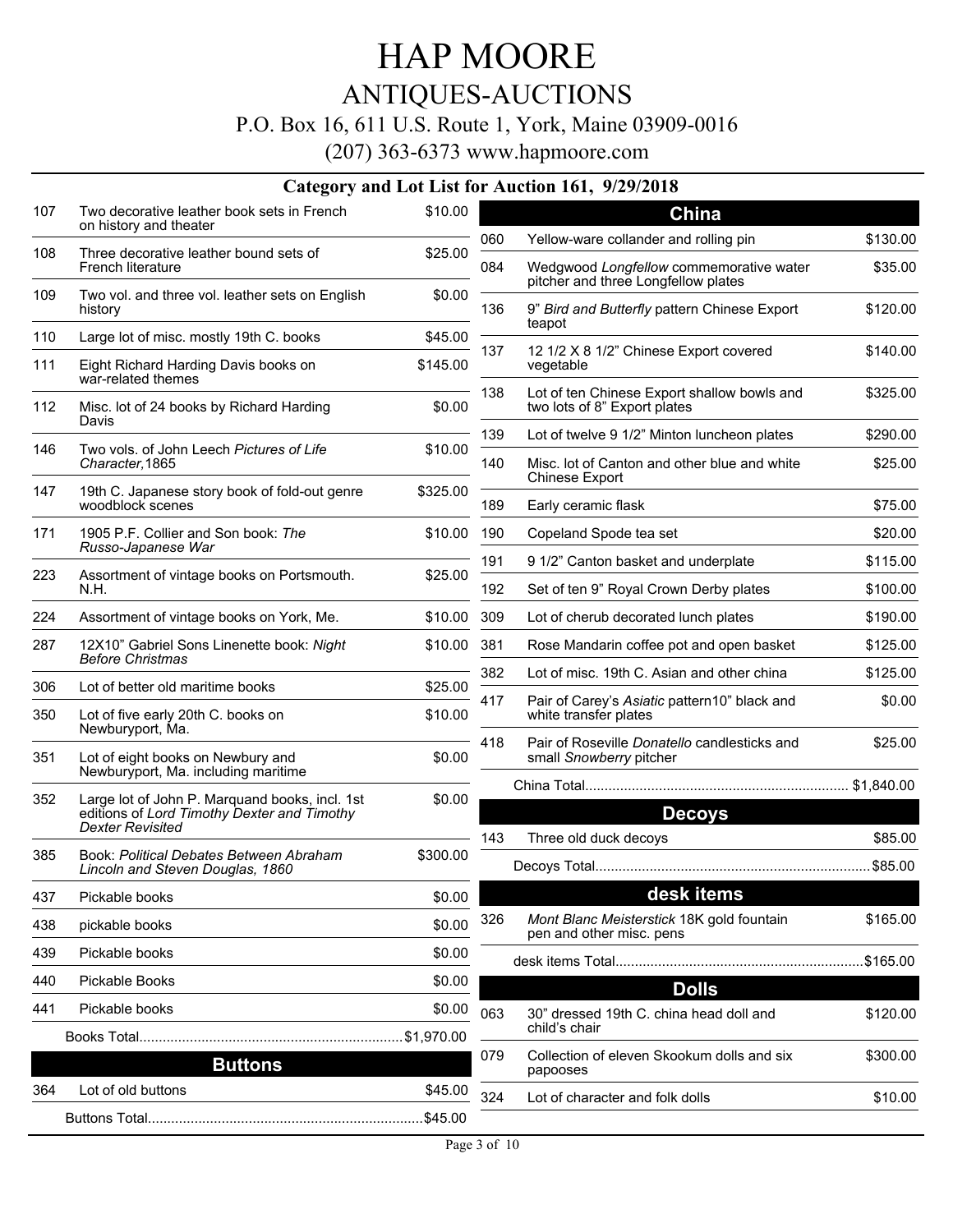## HAP MOORE ANTIQUES-AUCTIONS

### P.O. Box 16, 611 U.S. Route 1, York, Maine 03909-0016

(207) 363-6373 www.hapmoore.com

|     |                                                                                                               |            |     | R. H. Davis' hand-drawn map showing Port                                                                   | \$350.00 |
|-----|---------------------------------------------------------------------------------------------------------------|------------|-----|------------------------------------------------------------------------------------------------------------|----------|
|     | <b>Ephemera</b>                                                                                               |            |     | Arthur, Manchuria where Russo-Japanese<br>war commenced                                                    |          |
| 078 | 25X19" 1904 print of Army of the Potomac,<br>1861                                                             | \$0.00     | 231 | 1918 King George's printed message to the<br>military                                                      | \$10.00  |
| 128 | 1772 parchment Pennsylvania land transfer<br>document                                                         | \$25.00    | 303 | 17X25" 1908 framed Kendall & Taylor<br>architectural rendering of Cambridge, MA                            | \$100.00 |
| 129 | 1854 and 1844 U.S. Patent documents for<br>Isaac Straub's cob cutter and stove<br>improvements, Cinncinati OH | \$145.00   | 321 | private residence<br>20 X 15" framed German regiment broadside<br>for infantryman, Soldat Kilb, 1897       | \$25.00  |
| 142 | Two framed Richard Harding Davis' Sons of<br>the American Revolution certificates of<br>membership            | \$100.00   | 325 | 12 X 10" January 22, 1981 Rolling Stone<br>magazine cover, depicting John Lennon and<br>Yoko Ono embracing | \$25.00  |
| 144 | Lot of six framed 19th c. Coleman and other<br>Clipper ship advertising cards, San Francisco<br>lines         | \$180.00   | 341 | Framed 1961 first day issue, Nursing, covers<br>and stamps                                                 | \$20.00  |
| 157 | Album of events and celebrations from<br>Sandringham Rectory and other churches of                            | \$1,050.00 | 348 | Six 1805-1810 Philadelphia parchment land<br>deeds                                                         | \$25.00  |
|     | English royalty from 1905, with signatures of                                                                 |            | 367 | Lot of misc. 19th and 20th C. ephemera                                                                     | \$25.00  |
| 158 | Sandringham Rectory 1907 guest book, sgd.<br>by Royals: Mary, Albert, Henry, George, et al.                   | \$400.00   | 368 | Large lot of 19th and 20 C. ephemera                                                                       | \$350.00 |
| 159 | Album collection of Richard Harding Davis<br>articles from Collier's magazine                                 | \$115.00   | 391 | Framed 1826 Academie des Beaux Arts.<br>instructor- signed certificate                                     | \$225.00 |
| 161 | Catalogue DesPointes-Seikes D'Helleu, Paris<br>1897                                                           | \$35.00    | 392 | Burr's 1839 map of Dutchess and Putnam<br>Counties, Ithaca, NY                                             | \$10.00  |
| 162 | 1902 2 vols. Ranson's Folly and Richard                                                                       | \$175.00   | 414 | Framed 12 X 10 1/2 in. Asian flag                                                                          | \$100.00 |
|     | Harding Davis Collier's newspaper articles<br>and Remington prints                                            |            |     |                                                                                                            |          |
| 168 | Early 20th C. bound ten page letter from SC<br>Gov. Morris to Hope Davis                                      | \$25.00    | 320 | <b>Firehouse</b><br>Five c. 1900 cast fire nozzles and brass fire                                          | \$75.00  |
| 170 | 23X17, 1850 paper bound book, The War<br>Between the United States and Mexico, with                           | \$1,550.00 |     | trumpet                                                                                                    |          |
|     | illustrations                                                                                                 |            |     | <b>Folk Art</b>                                                                                            |          |
| 177 | Three 20th C. Penn printed Continental and<br>world maps                                                      | \$20.00    | 054 | 21 1/2" tall 19th C. folk carved figure of man                                                             | \$500.00 |
| 178 | Framed Society of the Porto Rican Expedition<br>of the Span. Am. War, appointment of R. H.                    | \$375.00   | 082 | 15 1/2" sculptured plaster bust of N. American<br>Indian on 6" pedestal mount                              | \$100.00 |
| 179 | Davis as Major and Aide de Camp, 1901<br>Group of nine framed Spy prints, inscribed by                        | \$1,025.00 | 145 | Pair of 19th c. 19 1/2" cast iron American<br>Indian andirons in original paint                            | \$700.00 |
|     | Rudyard Kipling, Charles Dana Gibson, et.al.<br>to Richard Harding Davis                                      |            | 226 | 18th C. gooseneck andirons                                                                                 | \$120.00 |
| 182 | Book of prints; Pictures of People by<br>C.D.Gibson, 1894                                                     | \$25.00    | 370 | Two small framed samplers from the same<br>family, 1796 and 1812                                           | \$225.00 |
| 188 | Lot of U.S.Naval ship-launching ephemera                                                                      | \$375.00   |     |                                                                                                            |          |
|     | and inscribed objects                                                                                         |            |     | <b>Furniture</b>                                                                                           |          |
|     |                                                                                                               |            | 005 | 18/19thC. 12 section old green standing<br>cabinet 54 X 44 X 16"                                           | \$375.00 |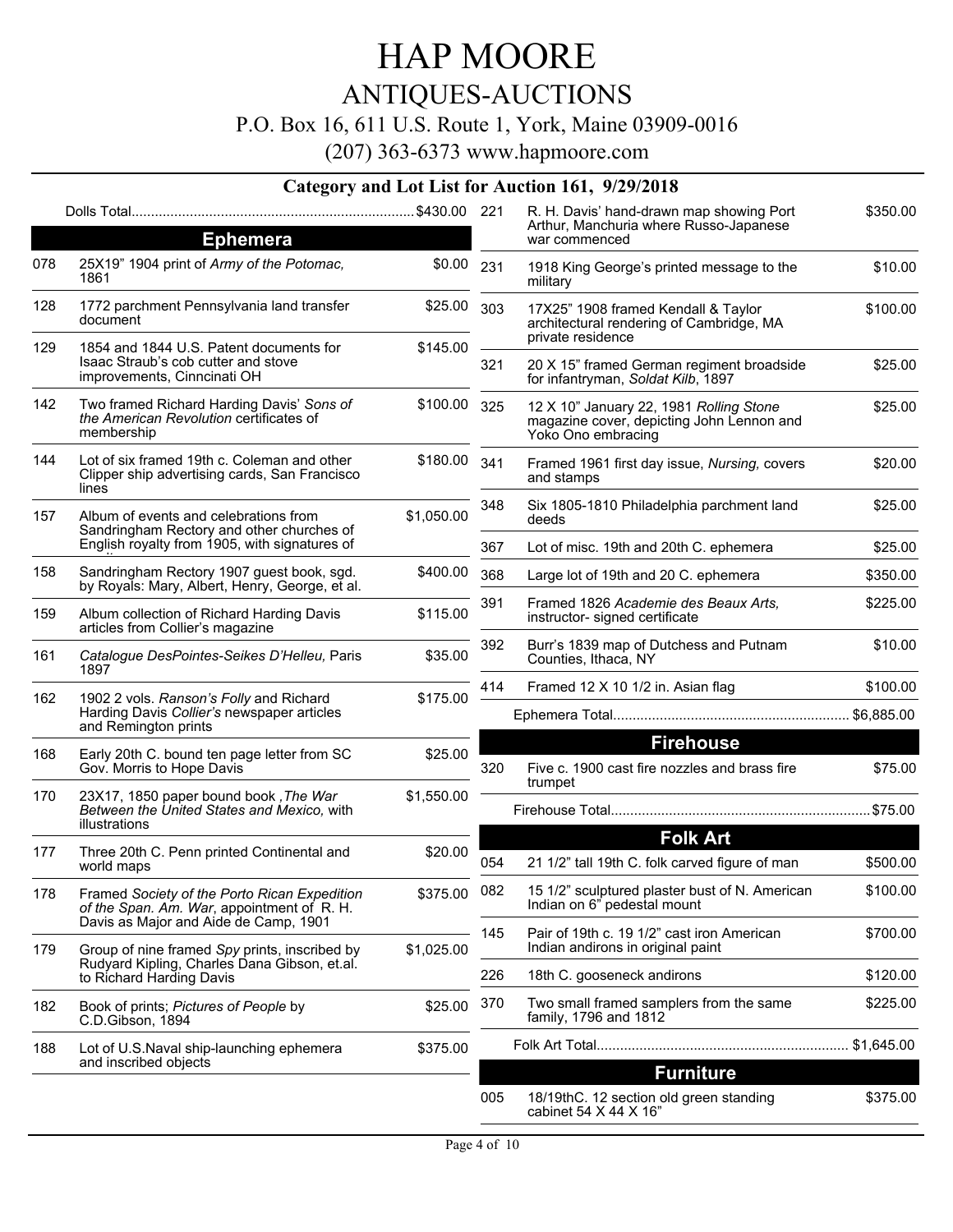## ANTIQUES-AUCTIONS

### P.O. Box 16, 611 U.S. Route 1, York, Maine 03909-0016

|     |                                                                             |              |            | Category and Lot List for Auction 161, 9/29/2018                                                       |                      |
|-----|-----------------------------------------------------------------------------|--------------|------------|--------------------------------------------------------------------------------------------------------|----------------------|
| 006 | 79X42X17" 18th C. old red stepback<br>cupboard                              | \$500.00 087 |            | 18th C. four slat ladder-back rocker with<br>down-turned arms, original rockers and<br>painted surface | \$100.00             |
| 007 | 48X39" old blue early 19th C. hanging shelf<br>with curved shelves          | \$350.00 207 |            | Mid 19th C. mahogany washstand on turned<br>legs                                                       | \$100.00             |
| 008 | 72X26" early 18th C. open top pine corner<br>cupboard with red interior     | \$300.00 208 |            | 15X22" inlaid mahogany vitrine with medial<br>shelf                                                    | \$275.00             |
| 009 | 42X41" 19th C. graduated four drawer chest                                  | \$275.00     | 246        | Maitland-Smith coffee table in the form of a                                                           | \$200.00             |
| 010 | 53X43X12" old blue 19th C. two door<br>cupboard                             | \$400.00     | 258        | stack of books<br>15X9X13" six drawer mahogany sundries                                                | \$100.00             |
| 013 | 66 X 40 X 15" grain-painted 19th C. two door<br>wardrobe                    | \$200.00     | 259        | chest<br>29" tall, three drawer cherry chest on turned                                                 | \$200.00             |
| 015 | Blanchard, N.H. old yellow standing butter<br>churn                         | \$110.00     | 260        | legs<br>Four drawer 20th C. silver storage chest on                                                    | \$45.00              |
| 016 | Mahogany three step library table                                           | \$25.00      |            | bracket base                                                                                           |                      |
| 017 | 19th C. double size cannonball bed                                          | \$25.00      | 261        | 33X23" 19th C. one drawer tap table                                                                    | \$130.00             |
| 018 | Old red trundle bed                                                         | \$50.00      | 262        | 36X22" stretcher-base one drawer tap table                                                             | \$150.00             |
| 019 | 3/4 size early 19th c. canopy bed with<br>rope-turned posts                 | \$100.00     | 263<br>264 | 56" tall 19th C. clerk's desk on frame<br>77" American Federal Period 8 leg sofa                       | \$325.00<br>\$600.00 |
| 024 | Empire mahogany pedestal base piano stool                                   | \$30.00      | 265        | Early 19th C. 68 X 45" American trundle bed                                                            | \$25.00              |
| 026 | 18th C. ladderback arm chair                                                | \$25.00      | 266        | 48" round shoe foot pine hutch table                                                                   | \$100.00             |
| 036 | 29 1/2" X29 1/2"X14"h Asian rosewood table                                  | \$0.00       | 270        | 40" 17th C. English settee with raised panel<br>design                                                 | \$175.00             |
| 038 | Set of six 20th C. Chippendale dining chairs                                | \$325.00     | 271        | 85" upholstered Empire Period sofa with<br>acanthus and lion's paw carving                             | \$275.00             |
| 039 | Early 19th C. 30" mahogany tilt table on ball<br>and claw legs              | \$60.00      | 272        | 39" four drawer birch early 19th C. chest on<br>raised base                                            | \$100.00             |
| 040 | 29 1/2" X 17" X 21" Louis Vuitton trunk with<br>original paper label inside | \$500.00 273 |            | 42"X21"X18" old red 19th C. dry sink on<br>square legs                                                 | \$55.00              |
| 045 | N.E. 19th c. high back paint-decorated rocker                               | \$55.00 277  |            | 41X22" pine dough box on arched ends                                                                   | \$150.00             |
| 046 | 36" old red 19th c. spindle back rush seated<br>settee                      | \$50.00 281  |            | Slant lid 19th C. embossed brass woodbox                                                               | \$25.00              |
| 047 | 29" 6 drawer 19th C. slant front chest of                                   | \$200.00     | 283        | Folding mahogany painting display rack                                                                 | \$10.00              |
|     | drawers                                                                     |              | 284        | 50 X 35" pine three tier hanging shelf with five<br>drawers below                                      | \$400.00             |
| 048 | 36" 19th C. birch one drawer NH card table                                  | \$0.00       | 285        | 31" old red 19th C. hanging shelf                                                                      | \$25.00              |
| 052 | 41" old blue blanket box                                                    | \$250.00     | 299        | 31" mahogany 19th C. dish top tip table on                                                             | \$100.00             |
| 053 | Early 19th C. old brown standing drying rack                                | \$45.00      |            | carved tripod base and ball and claw feet                                                              |                      |
| 055 | 21 1/2"X18 1/2" 19th C. set of pine table top<br>drawers                    | \$125.00     | 315        | 32X18X7 1/2" 19th c. oak F.K. Hubbard's<br>Veterinary Remedies hanging cabinet                         | \$75.00              |
| 085 | 29 1/2X14 1/2" square wood-framed glass<br>display case                     | \$10.00 328  |            | 41 X 23" standing cradle/planter                                                                       | \$80.00              |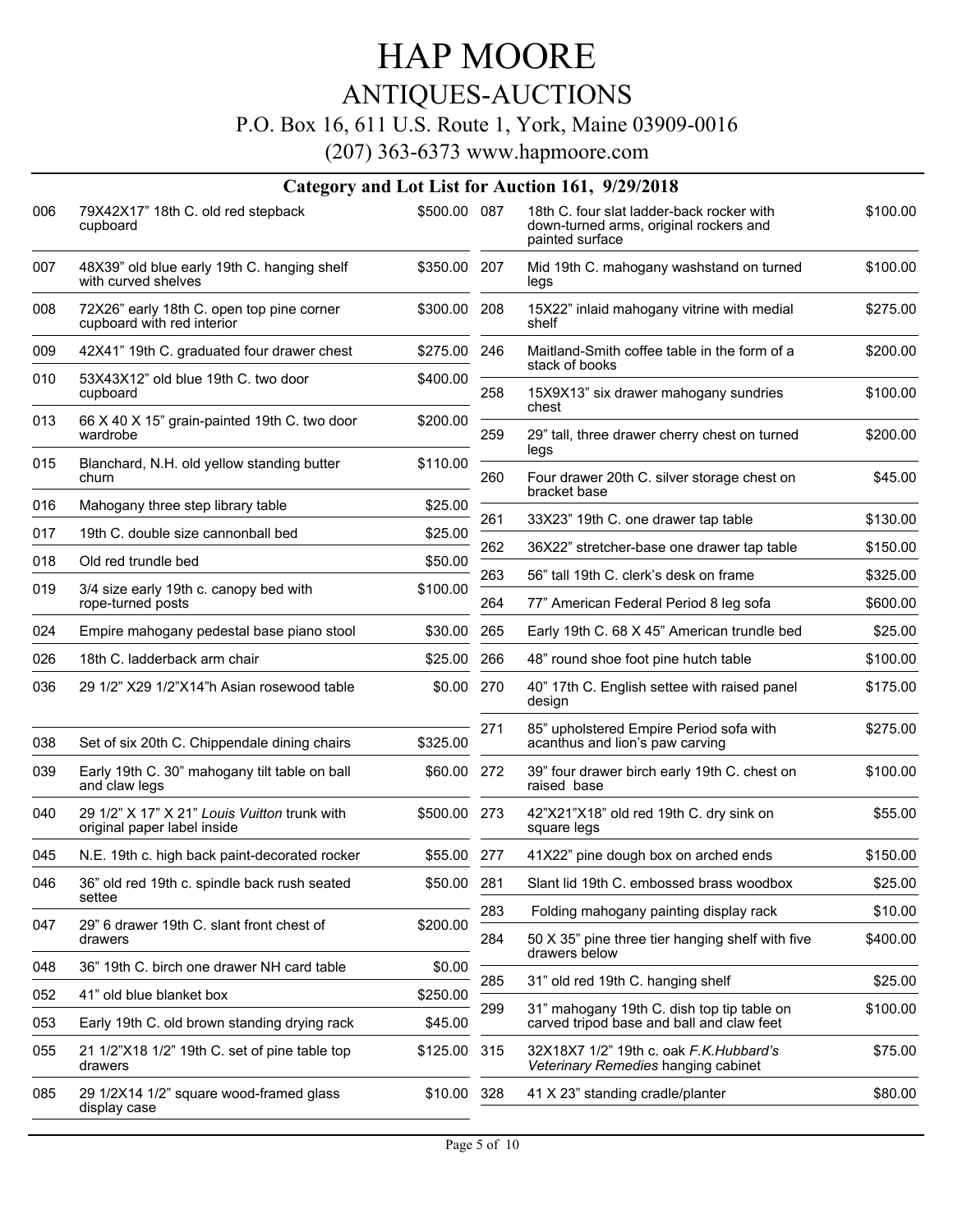### ANTIQUES-AUCTIONS

### P.O. Box 16, 611 U.S. Route 1, York, Maine 03909-0016

|     |                                                                        |              |     | Category and Lot List for Auction 161, 9/29/2018                   |            |
|-----|------------------------------------------------------------------------|--------------|-----|--------------------------------------------------------------------|------------|
| 329 | Circa 1930's Italian landscape-painted<br>metallic single bed          | \$200.00 020 |     | Pair Harvin steeple top andirons                                   | \$0.00     |
|     |                                                                        |              | 021 | Pair 18th C. turned post bedroon andirons                          | \$0.00     |
| 330 | 38" tall with 38 X 20" top 19th C. Asian<br>paint-decorated cabinet    | \$25.00      | 022 | Pair of turned post petal foot andirons with fire<br>tools         | \$0.00     |
| 331 | 36" tall and 36" wide paint-decorated early<br>20th C. Asian cabinet   | \$50.00      | 023 | Pair of 19th C. turned ball top andirons                           | \$0.00     |
| 332 | 40" diam. mid-19th C. mahogany center table<br>on carved base          | \$200.00     | 025 | Heart inlaid mahogany document box                                 | \$175.00   |
| 355 | 24 X18 1/2" 19th C. maple splay leg table                              | \$75.00      | 028 | Two early 20th C. cyclist's cups                                   | \$10.00    |
| 356 | 30 X 21" oval 18th C. pine stretcher-based                             | \$100.00     | 029 | Early leather saddle                                               | \$10.00    |
|     | table                                                                  |              | 037 | Crandall 1886 New Model typewriter                                 | \$1,300.00 |
| 357 | Blue/green blanket box                                                 | \$25.00      | 041 | Goldsmiths and Silversmiths, London travel<br>vanity kit           | \$475.00   |
| 358 | Small inlaid 5 drawer mahogany tabletop<br>sundries chest              | \$325.00     | 042 | Six old snuff boxes and figural pin cushion                        | \$240.00   |
| 359 | 71" Gargoyle-carved mahogany china cabinet                             | \$400.00     | 044 | 4 New England gathering or storage baskets                         | \$95.00    |
| 386 | Set of eight mid-20th C. Chippendale style                             | \$100.00     | 050 | Lot of early mortars with pestles                                  | \$370.00   |
| 387 | dining chairs<br>36 X 23" figured marble top French style              | \$600.00     | 051 | 6 New England splint gathering baskets and<br>Shaker sewing basket | \$75.00    |
|     | fancy occasional table                                                 |              | 056 | 15 1/2" old red early 19th C. butter churn                         | \$575.00   |
| 393 | Set of three mahogany nesting tables                                   | \$55.00      | 057 | 37" 19th c. NH birch broom                                         | \$110.00   |
| 394 | 42" drop leaf mahogany 19th C. table with<br>molded tapering legs      | \$25.00      | 058 | Lot of 19th C. wooden household implements                         | \$205.00   |
| 396 | Early 18th C. 50" pine blanket box on bun feet<br>with forged hardware | \$100.00     | 059 | Lot of early metallic kitchen implements                           | \$25.00    |
| 397 | One drawer 43" grain-painted blanket chest                             | \$50.00      | 064 | Late 19th C. bank building mechanical bank<br>with pull-out banker | \$425.00   |
| 398 | 39" bracket-based four drawer 19th C. maple<br>chest                   | \$200.00     | 065 | Late 19th C. cast iron bank building and<br>house banks            | \$65.00    |
| 400 | American Federal inlaid card table                                     | \$100.00     | 067 | Cast iron frog mechanical bank                                     | \$225.00   |
| 415 | 32 X 22" mirror with bird sculpted and gilded<br>frame                 | \$125.00     | 068 | 6" cast iron Indian brave still bank                               | \$45.00    |
| 416 | Pair of 21" mahogany 20th C. curio shelves                             | \$70.00      |     |                                                                    |            |
| 617 | Lot of 5 Chairs                                                        | \$45.00      | 069 | 5 1/2" cast iron standing portly black man still<br>bank           | \$65.00    |
|     |                                                                        |              | 074 | Pair of forged 18th C. andirons                                    | \$50.00    |
|     | garden and architectural General                                       |              | 080 | Lot of Maine Indian sweetgrass and birchbark<br>baskets            | \$25.00    |
| 031 | 31" bronze female nude garden sculpture                                | \$200.00     | 081 | Lot of figural cast iron and brass American                        | \$290.00   |
|     | garden and architectural General Total                                 | \$200.00     |     | bookends                                                           |            |
|     | General                                                                |              | 086 | 18th C. 9 1/2" treen plate                                         | \$225.00   |
| 011 | 19th C. old red Hustler child's sled                                   | \$105.00     | 132 | 19thC. 10 1/4" bone letter opener                                  | \$55.00    |
| 014 | 19th C. quilt rack                                                     | \$25.00      | 175 | Presentation walking stick with gold-filled grip                   | \$105.00   |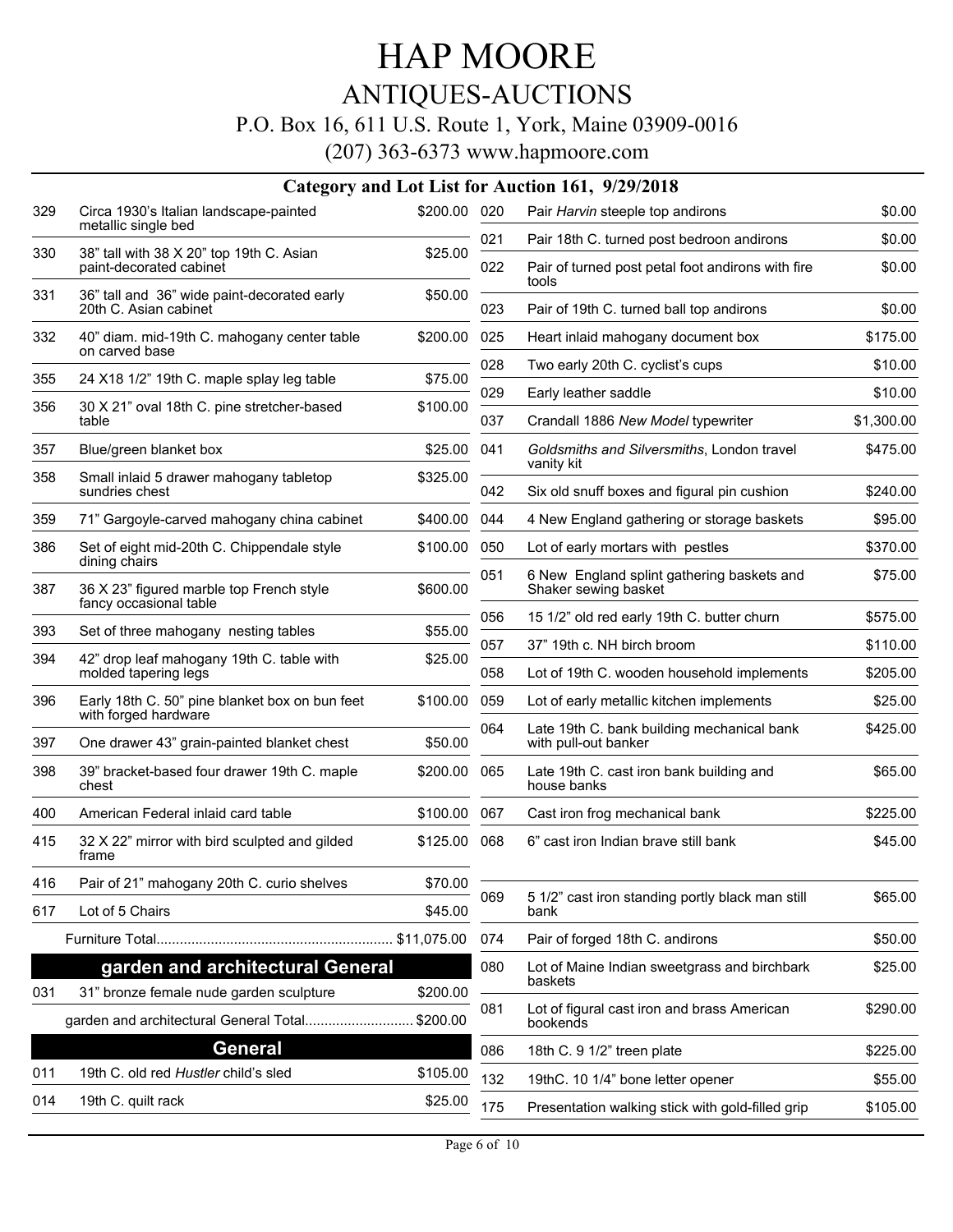### ANTIQUES-AUCTIONS

### P.O. Box 16, 611 U.S. Route 1, York, Maine 03909-0016

|     |                                                                                |              |     | Category and Lot List for Auction 161, 9/29/2018                        |            |
|-----|--------------------------------------------------------------------------------|--------------|-----|-------------------------------------------------------------------------|------------|
| 186 | Leather-bound book-form tantalus                                               | \$250.00 337 |     | Lot of 19th C. leather shot or powder flasks                            | \$75.00    |
| 193 | 18 1/2" 19th C. bird's-eye maple bowl                                          | \$215.00     | 340 | 19th C. ten slot wooden cigar mold                                      | \$10.00    |
| 205 | Penny foot 19th c. brass log stand                                             | \$55.00      | 377 | Two early 19th C. copper vessels                                        | \$10.00    |
| 206 | 29X20X14 1/2" Chinese Export leather<br>covered trunk with birds               | \$50.00      | 378 | Stereoscope and two boxes of glass slides                               | \$125.00   |
| 209 | 15X24" framed three masted ship diorama                                        | \$130.00     | 379 | Lot of old desk and bureau items                                        | \$350.00   |
| 210 | 16X26 Three masted ship diorama                                                | \$275.00     | 423 | Lot of 20th C. military, political and club pins,<br>buttons and badges | \$125.00   |
| 253 | Early long-handled copper ladle and 13 1/2"<br>brass bowl                      | \$10.00      |     |                                                                         |            |
| 255 | 23" diameter brass tray with Middle Eastern<br>motif                           | \$0.00       | 176 | <b>Jewelry</b><br>18K enameled locket and misc. 14K jewelry             | \$1,175.00 |
| 256 | 10" tall carved bald eagle, mounted                                            | \$200.00     | 310 | Mixed lot of gold and sterling jewelry and<br>accessories               | \$180.00   |
| 268 | 68" enameled metallic York Harbor sign                                         | \$1,050.00   | 311 | Lot of 10 and 14K gold jewelry                                          | \$0.00     |
| 269 | 63" enameled metallic York Beach sign                                          | \$1,050.00   | 327 | Three 14K lady's link bracelets                                         | \$625.00   |
| 274 | Two early cast iron T.Elsley English fire backs<br>with animal and crown motif | \$150.00     | 349 | Lot of vintage lady's personal accessories<br>and costume jewelry       | \$0.00     |
| 278 | 21" diameter hand hewn chopping bowl                                           | \$25.00      | 361 | Large lot of designer and other costume                                 | \$310.00   |
| 280 | Four slot center handle 19th C. cutlery carrier                                | \$55.00      |     | jewelry                                                                 |            |
| 282 | 37 in. American Federal Period wire and<br>brass fire screen                   | \$300.00     | 362 | Large lot of designer and other costume<br>jewelry                      | \$160.00   |
| 297 | Sarah Gibb's 19th c. initialed NH origin pine<br>sundries box                  | \$75.00      | 363 | Lot of men's and lady's wrist watches                                   | \$75.00    |
| 298 | 6 cast metal sculptural figures                                                | \$75.00      | 365 | Large lot of lady's fashion items, buckles and<br>costume jewelry       | \$380.00   |
| 302 | 2 sculptural match holders in form of frog and                                 | \$35.00      | 420 | Small lot of costume jewelry                                            | \$180.00   |
|     | birds                                                                          |              | 424 | Lot of misc. sterling jewelry                                           | \$110.00   |
| 304 | 51 30" Arts and Crafts brass-framed wire<br>firescreen                         | \$0.00       | 425 | Large lot of costume jewelry                                            | \$430.00   |
| 305 | Late 19th C. pair of scrolled foot lodge                                       | \$25.00      | 426 | Rolex ladies watch and hair necklace                                    | \$420.00   |
|     | andirons                                                                       |              | 427 | Lot of sterling and coin silver                                         | \$215.00   |
| 314 | J. & E. Stevens cast iron and tin<br>Speer-Rosefelt still bank                 | \$30.00      | 428 | Lot of 5 14K ladies rings (3 with diamonds)                             | \$550.00   |
| 319 | Two cast iron pig still banks                                                  | \$25.00      | 429 | Two 18K ladies rings with stones                                        | \$160.00   |
| 333 | Lot of 16 metallic 19th C. powder or shot                                      | \$250.00     | 430 | Small lot of costume jewelry and sterling                               | \$170.00   |
|     | flasks                                                                         |              | 431 | Small lot of 14K gold jewelry                                           | \$230.00   |
| 334 | Civil War period brass powder flask with<br>clasped hands                      | \$75.00      | 432 | Scottish sterling kilt pin                                              | \$105.00   |
| 335 | Initialed animal horn powder horn with deer                                    | \$100.00     | 433 | 14K gold pocket watch                                                   | \$190.00   |
|     | and hunter                                                                     |              |     |                                                                         |            |
| 336 | Lot of misc. form 18th & 19th C. powder or<br>shot horns                       | \$300.00     |     |                                                                         |            |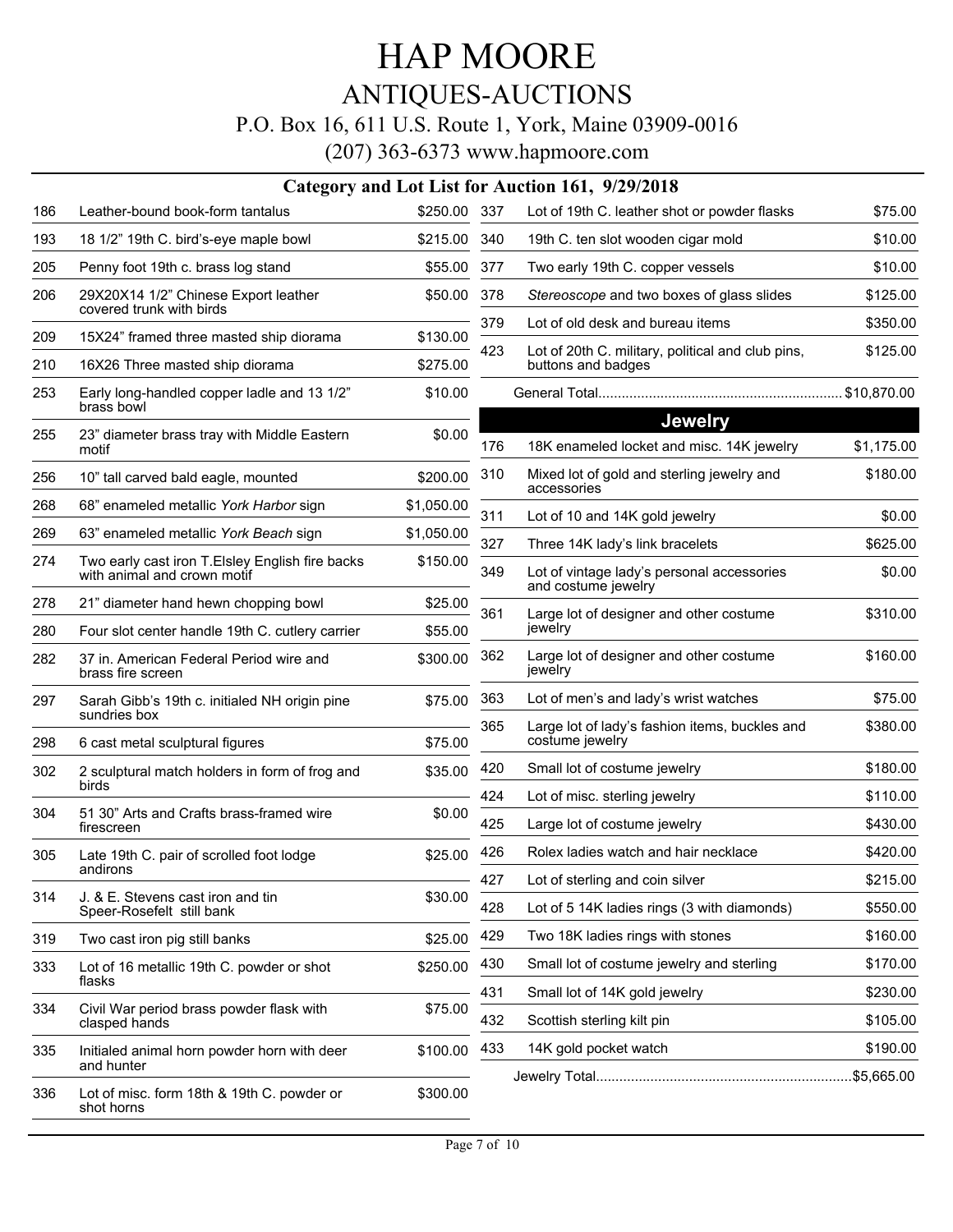### HAP MOORE ANTIQUES-AUCTIONS P.O. Box 16, 611 U.S. Route 1, York, Maine 03909-0016 (207) 363-6373 www.hapmoore.com

|     |                                                                                                                        |             |     | Category and Lot List for Auction 191, 7/27/2010                 |            |
|-----|------------------------------------------------------------------------------------------------------------------------|-------------|-----|------------------------------------------------------------------|------------|
|     | Lighting                                                                                                               |             |     | <b>Postcards</b>                                                 |            |
| 267 | 10" tall signed Nimo 20th C. table lamp with<br>fish motif                                                             | \$10.00 369 |     | Lot of U.S. and world 19th and 20th C.<br>postcards              | \$10.00    |
| 291 | Lilly-decorated Gone with the Wind lamp by<br>Yale                                                                     | \$25.00 435 |     | Large lot of U.S. and world post cards                           | \$10.00    |
| 292 | Gone with the Wind floral decorated lamp                                                                               | \$20.00     | 436 | Large collection of U.S. and World post cards                    | \$35.00    |
| 339 | Initialed C.W.M. Tillery 19th C. brass lantern                                                                         | \$35.00     |     |                                                                  | .\$55.00   |
| 389 | Pair of 27" brass table lamps with sculpted                                                                            | \$575.00    |     | <b>Pottery</b>                                                   |            |
|     | columns                                                                                                                |             | 061 | Lot of 6 yellow-ware and Turk's head molds                       | \$100.00   |
| 434 | Victorian landscape-painted lamp shade                                                                                 | \$85.00     | 300 | 10 1/2" Roseville Mostique pottery vase                          | \$25.00    |
|     |                                                                                                                        |             | 301 | 4 fancy Continental vases of differing motifs                    | \$25.00    |
|     | <b>Linens</b>                                                                                                          |             | 316 | Three gallon 19th C. brown stoneware crock                       | \$35.00    |
| 094 | Three framed 19th C. Continental lady's fans                                                                           | \$170.00    |     |                                                                  |            |
| 135 | Two Japanese silk kimonos                                                                                              | \$105.00    |     | <b>Rug</b>                                                       |            |
|     |                                                                                                                        |             | 077 | Two Loretta Poitras-made crocheted rugs, c.<br>1950              | \$75.00    |
|     | <b>Maritime</b>                                                                                                        |             | 199 | 55X35" Turkish prayer rug                                        | \$200.00   |
| 043 | 30 1/2" 19th C. sailing ship model                                                                                     | \$35.00     | 200 | 9X5'3" Oriental rug                                              | \$1,300.00 |
| 185 | 22" Robert E. Lee sidewheeler boat model                                                                               | \$125.00    | 201 | 6'6"X3'10" Caucasian oriental rug                                | \$125.00   |
|     |                                                                                                                        | \$160.00    | 202 | 7'1"X3'8" oriental rug                                           | \$60.00    |
|     | <b>Musical</b>                                                                                                         |             | 203 | 5'9"X4'2" oriental rug                                           | \$25.00    |
| 002 | Gibson junior mandolin                                                                                                 | \$350.00    | 204 | 10'1"X2'7" oriental runner                                       | \$50.00    |
| 003 | Conn trombone                                                                                                          | \$125.00    | 227 | 6'11"X5'2" oriental rug                                          | \$400.00   |
| 279 | Signed Tourte violin bow                                                                                               | \$55.00     | 248 | 10'X7'9" Persian oriental rug                                    | \$100.00   |
|     |                                                                                                                        | \$530.00    | 353 | 5'2" X 3'6" oriental rug                                         | \$25.00    |
|     | <b>Photography</b>                                                                                                     |             |     |                                                                  |            |
| 166 | 13 1/2X11 1/2" photograph of Teddy<br>Roosevelt and R. H. Davis at San Juan Hill,<br>with Sec'y. of State (?)          | \$125.00    | 354 | 6'2" X 4'4" oriental rug                                         | \$100.00   |
| 167 | Five photographs of Bessie McCoy, Ziegfield<br>dancer, one signed, and two of husband,<br><b>Richard Harding Davis</b> | \$85.00     | 241 | sculpture<br>23" tall pair of bronze horses with male<br>tenders | \$700.00   |
| 172 | 16 1/2X15 1/4" Fredrick Remington<br>photograph of Teddy Roosevelt in uniform                                          | \$25.00     | 254 | Seven Inuit horn or shell carvings of birds and<br>fish          | \$90.00    |
| 380 | Lot of 19th C. family daguerrotypes, tintypes<br>and ambrotypes including child post-mortem                            | \$490.00    | 289 | A. Moreau, 10" signed bronze of lady on a<br>swing               | \$125.00   |
| 422 | Lot of one family portrait daguerreotypes,<br>ambrotypes and tintypes                                                  | \$275.00    | 308 | 8 1/2" cast iron 19th C. flying pig match stand                  | \$105.00   |
|     |                                                                                                                        |             |     |                                                                  |            |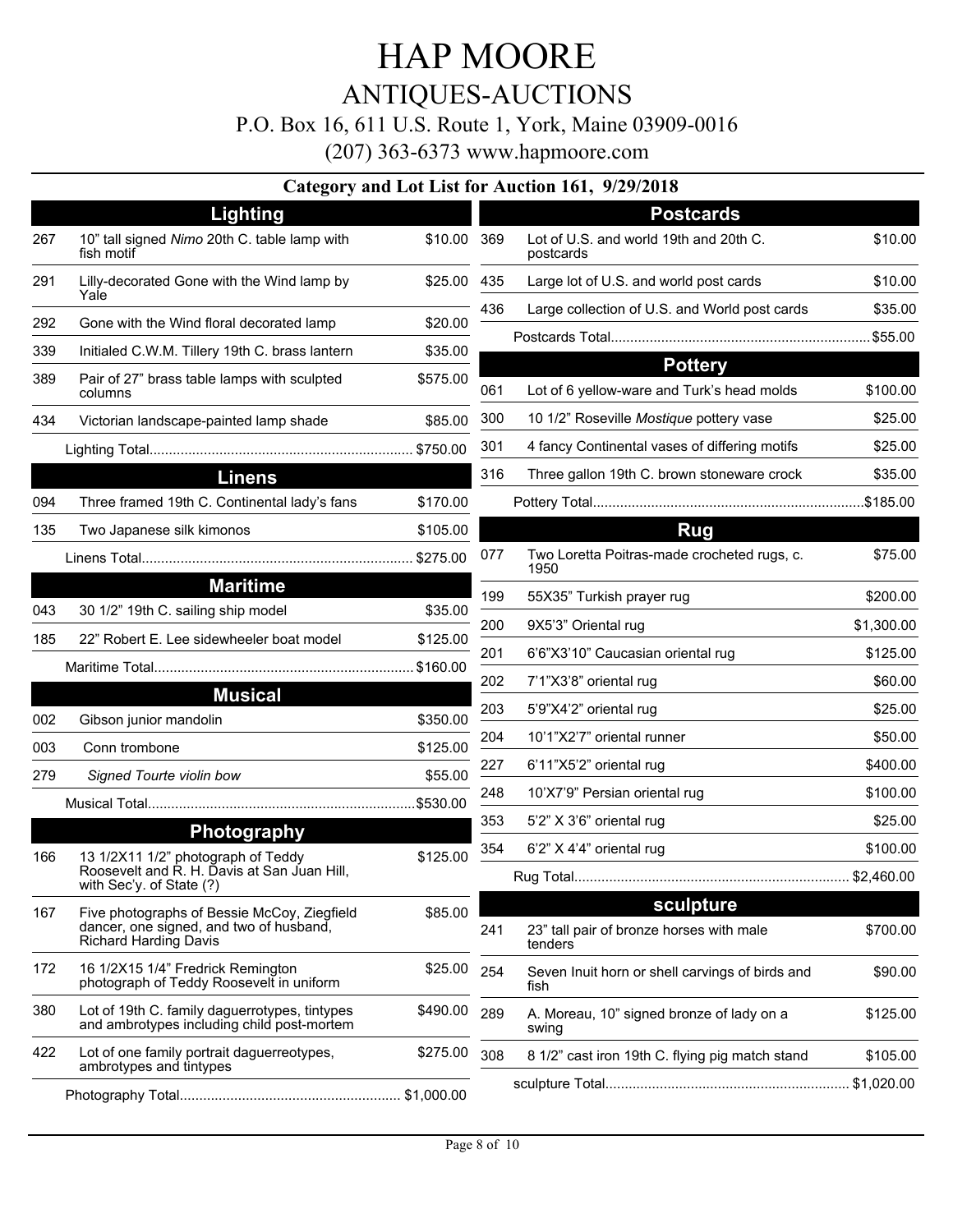## HAP MOORE ANTIQUES-AUCTIONS P.O. Box 16, 611 U.S. Route 1, York, Maine 03909-0016

(207) 363-6373 www.hapmoore.com

|            | <b>Silver</b>                                                                               |                        | 211        | 244 piece Sterling Bailey, Banks & Biddle<br>flatware, service for 12 with accessory pieces | \$2,800.00 |
|------------|---------------------------------------------------------------------------------------------|------------------------|------------|---------------------------------------------------------------------------------------------|------------|
| 090<br>091 | Service for twelve Gorham sterling flatware<br>Sterling demitasse service for ten           | \$1,350.00<br>\$190.00 | 212        | Five piece Bailey, Banks & Biddle sterling<br>coffee/tea service with accessory pieces      | \$700.00   |
| 092        | 5 piece Amston sterling coffee/tea service                                                  | \$750.00               | 213        | Lot of mixed pattern sterling flatware                                                      | \$600.00   |
| 093        | Misc. lot of sterling bowls and tableware                                                   | \$610.00               | 214        | 3 piece Bailey, Banks & Biddle sterling single                                              | \$475.00   |
| 095        | Lot of silverplate serving utensils                                                         | \$25.00                |            | serving coffee set                                                                          |            |
| 096        | Pair of weighted sterling three light candlebra                                             | \$65.00                | 215        | The Kalo Shop 5" diam. footed sterling bowl                                                 | \$170.00   |
| 113        | Lot of sterling weighted candlesticks                                                       | \$170.00               | 216        | Pair of bulbous sterling overlay colognes                                                   | \$100.00   |
| 114        | 10" tall sterling loving cup presented to Bessie<br>McCoy from the Echo (dance) Company, NY | \$210.00               | 217<br>218 | Three pairs weighted sterling candlesticks                                                  | \$100.00   |
|            |                                                                                             |                        |            | Lot of misc. sterling table and bureau<br>accessories                                       | \$310.00   |
| 115<br>116 | Engraved Tiffany sterling cigarette box<br>Lot of fancier small sterling tableware          | \$150.00<br>\$240.00   | 219        | Lot of four reticulated sterling bread and<br>candy dishes                                  | \$250.00   |
| 117        | Lot of misc. sterling tableware                                                             | \$450.00               | 220        | Seven piece sterling coffee/tea service                                                     | \$650.00   |
| 118        | Misc. lot of sterling table and bureau ware                                                 | \$500.00               | 222        | Set of sterling flatware and misc. accessories                                              | \$750.00   |
|            |                                                                                             |                        |            |                                                                                             |            |
| 119        | Reticulated sterling bread basket and fancy<br>sterling coffee pot                          | \$400.00               | 225        | Large lot of misc. sterling tableware                                                       | \$900.00   |
| 120        | Sterling water pitcher and large waste bowl                                                 | \$1,000.00             | 242        | Two sterling cigarette boxes                                                                | \$70.00    |
| 121        | Collection of sterling desk accessories                                                     | \$600.00               | 243        | Set of sterling flatware                                                                    | \$100.00   |
| 122        | Richard Harding Davis' monogramed sterling<br>flask and bureau silver                       | \$250.00               | 244        | Misc. assortment of non-matching sterling<br>flatware                                       | \$50.00    |
| 123        | 11X7 1/2" covered sterling vegetable dish                                                   | \$575.00               | 245        | Lot of misc. sterling tableware                                                             | \$160.00   |
|            |                                                                                             |                        | 247        | Lot of misc. sterling serving utensils                                                      | \$280.00   |
| 124        | Lot of seven sterling serving trays and dishes                                              | \$1,150.00             | 286        | Small lot of misc. sterling tableware                                                       | \$130.00   |
| 125        | Sterling tray presented to Rev. F.P. Farrar &<br>cordial set,                               | \$725.00               | 288        | Four Black, Starr & Frost weighted sterling<br>candlesticks                                 | \$70.00    |
| 126        | Misc. lot of sterling tableware parts                                                       | \$200.00               | 290        | Set of sterling flatware                                                                    | \$550.00   |
| 130        | Misc. lot of coin silver flatware                                                           | \$420.00               | 293        | Misc. sterling and coin silver flatware                                                     | \$950.00   |
| 131        | Small lot of .800 silver and coin silver flatware                                           | \$135.00               |            |                                                                                             |            |
| 133        | Fancy 19th C. sterling fish serving utensils                                                | \$60.00                | 294        | Lot of sterling tableware                                                                   | \$90.00    |
| 134        | Misc. lot of unmatched sterling flatware                                                    | \$420.00               | 295        | Five piece 19th C. sterling tea service                                                     | \$1,300.00 |
| 174        | Mixed lot of sterling flatware                                                              | \$825.00               | 312        | Set of Gorham sterling flatware                                                             | \$320.00   |
| 195        | Tiffany sterling 3 piece coffee set                                                         | \$320.00               | 313        | Small lot of misc. sterling flatware                                                        | \$140.00   |
| 196        | Misc. lot of small sterling table accessories                                               | \$650.00               | 323        | Lot of fancy sterling tableware and bureau<br>ware                                          | \$170.00   |
| 197        | Misc. lot of small sterling table utensils and<br>accessories                               | \$600.00               | 347        | Lot of 34 sterling handled luncheon and<br>dessert knives                                   | \$185.00   |
| 198        | Lot of 3 prs. weighted sterling candlesticks                                                | \$80.00 371            |            | Large lot of misc. sterling and coin silver<br>flatware                                     | \$625.00   |